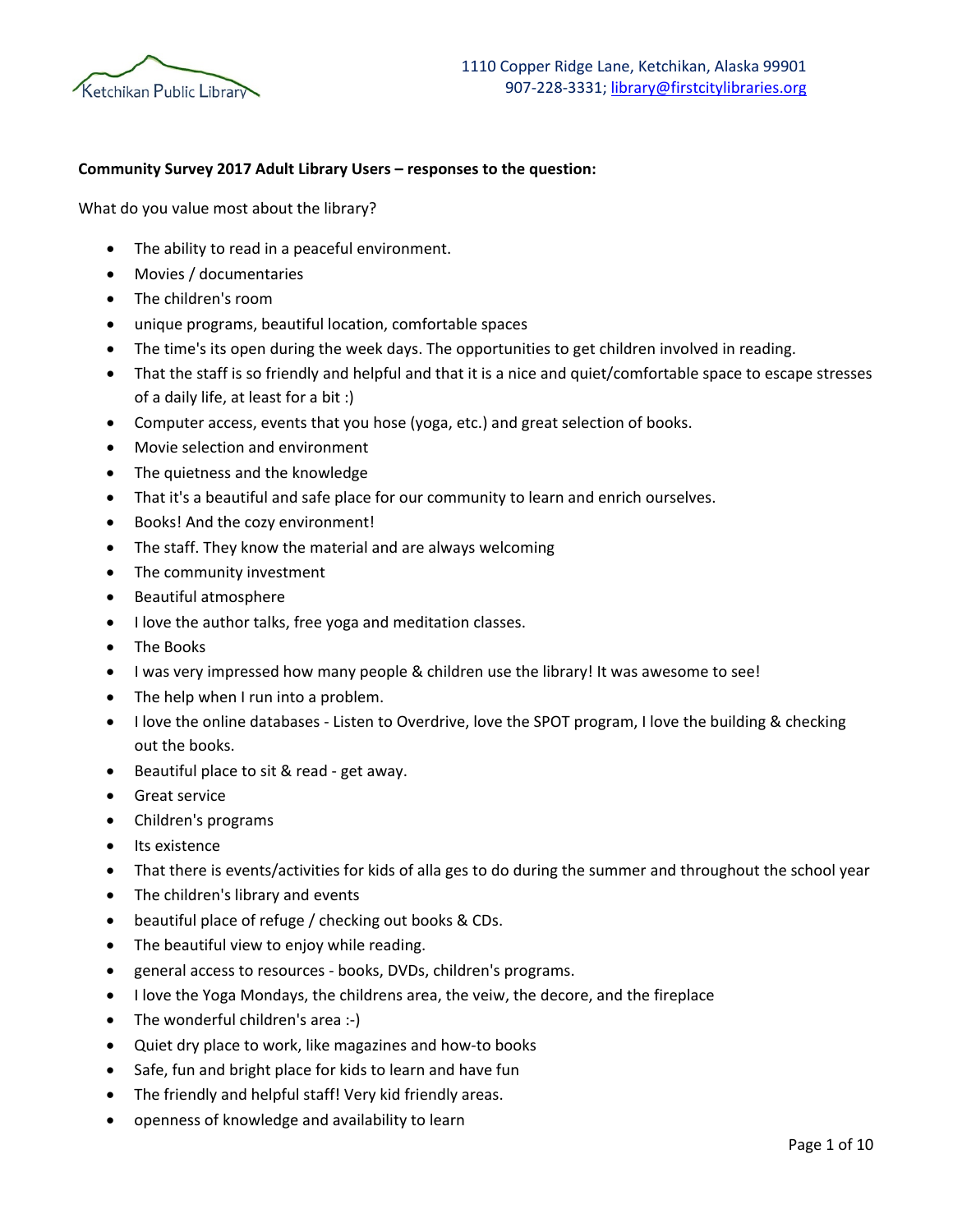

- I love books for sure.
- Bringing my children to the Children's Library
- taking my nieces & nephew to a safe & dry spot for fun after school. I look forward to bringing my daughter there to explore soon.
- accessibility
- I have small children, so I especially appreciate how welcoming and kind the staff members are, even when we're noisier than is appropriate for a library. :-) The children's library is fantastic. It is so wonderful to have a dry place to play on rainy days.
- Books what would we do without books.
- It is a wonderful, clean, fun, safe space to spend time with my daughter the children's area is amazing!
- Its selection
- the children's / family events
- So many books!
- I love that my librarians know me by name & make a special point to help me with whatever I need.
- The programs for my kids and the added weekend hours.
- The atmosphere
- The kids room, the view, the events, the staff, the peacefulness.... everything!
- Accessibility.
- great facility that helps "sell" ketchikan, especially to families w/ youngsters -quiet -peacefulness -clean view -computer chairs by windows toward deer mountain [see original sheet #198 for additional comments]
- The activities for my kids.
- I love the Children's Library and Children's Library staff!
- Children's books and programs
- Childrens activities, reading program amazing
- Having a place to hang with my son where we can read, play games, legos, blocks & attend some awesome opportunities.
- Quality
- The selection of books available and the willingness of the librarians to help order more
- I value the atmosphere created here, that my kids can come and interact with others, staff knowing my kids names.
- a nice selection of children movies.
- I most appreciate that the library gives our community access to so many books and other resources.
- The layout & staff. How they are always willing to help. The events they do for all ages.
- I really like it so very much
- Childrens programs
- The books!
- The many cross-disciplinary events hosted there, children's library, and Alaskana collection.
- The quality of reading materials & online resources :)
- Customer service and place to study.
- Children's activities.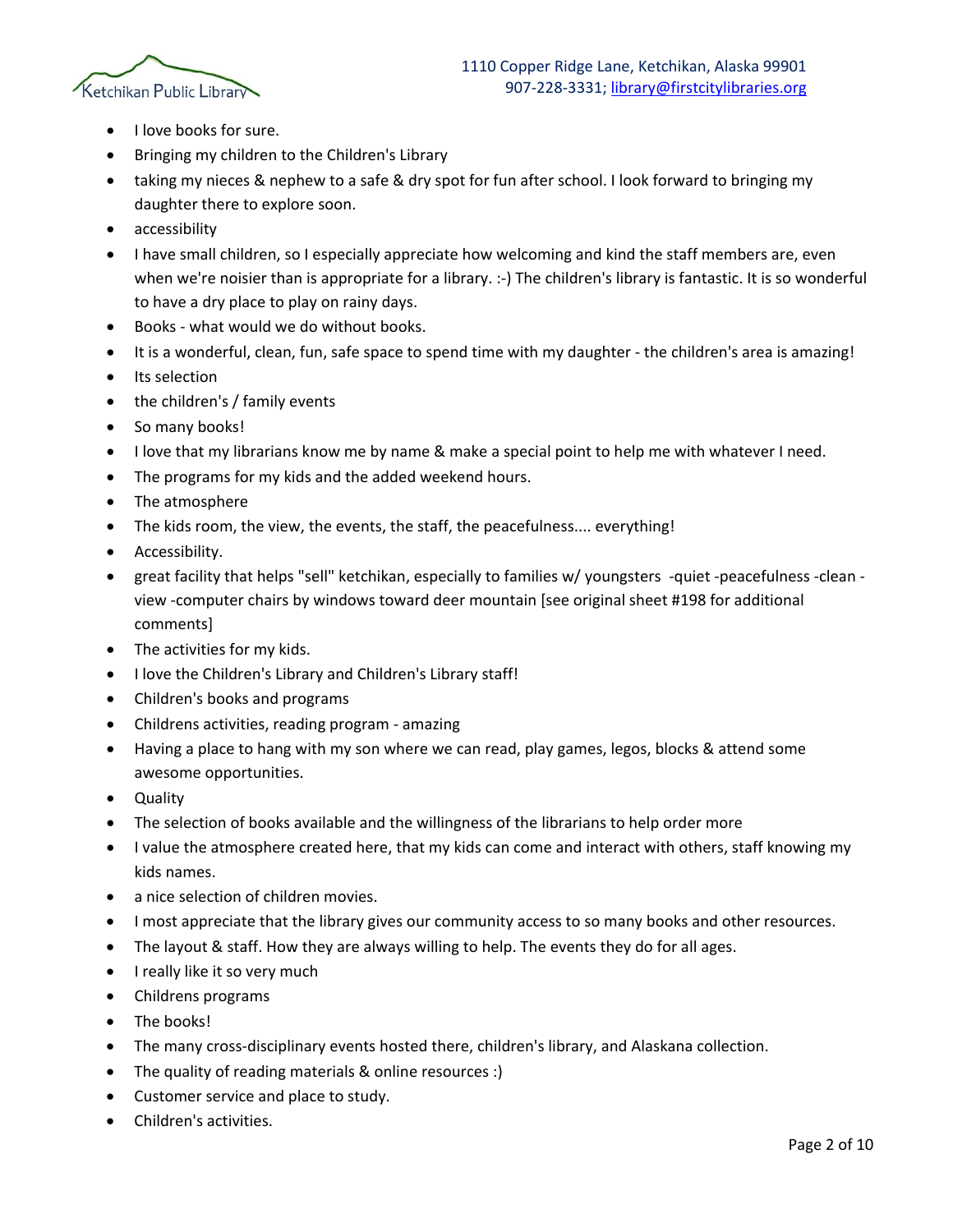

- The fact that is is a good, inexpensive to use, community resource.
- The children activities.
- I love the children's library and all of the activities
- **Location**
- I wouldn't want to live here without it. We love the children's room and storytime. I love checking out the new book shelf and that when I request a book to order its usually only a matter of time before it comes in. The staff is friendly and helptul!
- The children's section is so welcoming and has so many good, current, kid's books and dyds. Also, there are so many fun board games and toys to play on rainy days. My almost 4 year old son and I love the summer reading program as well!
- Childrens programs
- St staff is wonderful but for me the children's library is to die for!
- Programs for the kids
- The kids stuff.
- Having a multi-use community space. Functions as a library but also fills in needed community gaps as a meeting place and center of education for all ages.
- I value it's place in our community and the services it provides to people, especially the children's programs and internet for people who can't afford it.
- Beautiful space
- The beautiful space and access to books.
- I love how welcoming it is, even on a rainy day.
- That we actually have one in ketchikan.
- Its value as a community service to so many sections of Ketchikan. I don't think people realize just how beautiful a thing it is for bringing people together, encouraging people, and sparking interest & creativity in learning.
- The events / crafts for kids / families. The study space & the friendly staff.
- It is a wonderful quiet place to focus
- atmosphere, quality of the librarians, quality of books
- Internet access, new books, children's activities
- The family time and space it provides.
- The children's center! The storytime is the best.
- The amount of books and willingness to help obtain more books.
- The fact that it offers space & services to augment public & home school systems.
- The community service they provide with creativity, knowledge & politeness.
- kids program, kids room, amazing, smiley, helpfull staff
- How great the lady is that does the story time
- I love how it gets involvement in the community. Lots of great activities for kids and adults!
- The wonderful staff.
- The kids room and all the activities they do for the little ones.
- The space and meeting areas, the children's and teen sections. The view! The fireplace! We love the library!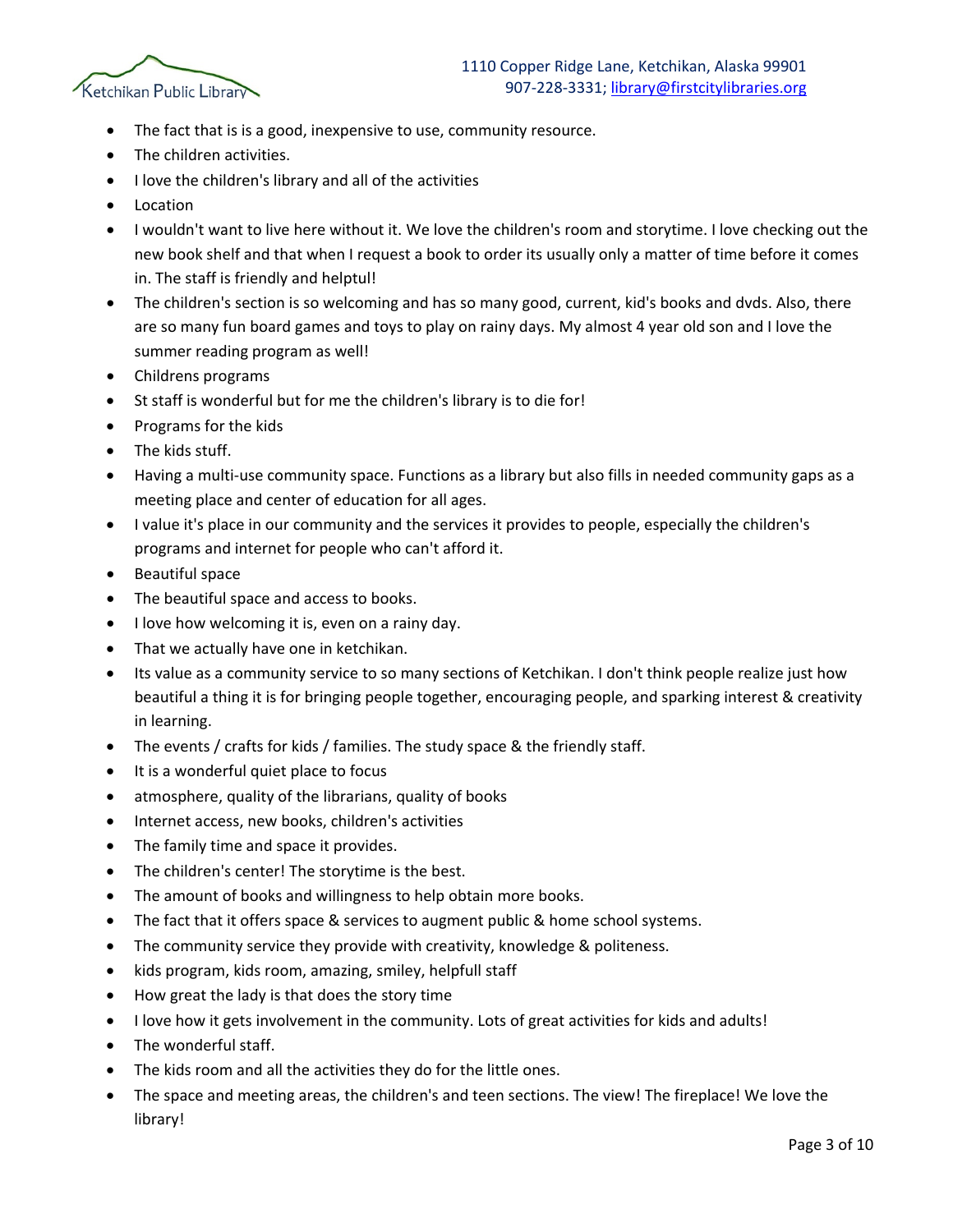

- The community built through the library through all the different programs.
- The underpaid librarians!!! They are the heart of the library!!
- excellent space for knowledge ... we are transplants to Ketchikan during the summer months and only wish we could have a library of this caliber in our home town!
- The view, the people that work there.
- Very Comfortable
- Everybody, the staff, janitors, people, students, visitors
- many seating options, space options
- Audio books and kids books
- Just having it for a Community resource.
- The creative activities for adults and youth. The thoughtful attention to patrons of the library.
- Online database & community meeting spaces
- hours that they are open & the great books they have
- Books / Service / Atmosphere / Setting
- The staff, the books, the sheer amount of info & the classes reading, language, science, etc.
- The book collection & DVDs.
- Amazing children's library and play area story time view staff are amazing. Craft classes, children's shows & events
- Selection of books. Access to digital books.
- The books
- new location 3 homes from me.
- Access to books.
- Very hands on within the community
- Children's programs events
- The fact that we have such a nice facility where we live. And, of course, the staff and book selection
- We learn a lot.
- Ability to access information!
- The staff are great
- I value the staff, the collection, the programs and the amazing space. It feels like our community values learning as a life-long pursuit. The building itself lifts my spirits when I visit.
- hours of operation. Books.
- Knowledgeable staff.
- Wide range authors
- It's comfortable and peaceful.
- I love books. The ones with paper in them. I have limited space in my home, so can't own them all. The library takes care of that for me.
- Being able to borrow books through overdrive and attending the talks that are enjoyable.
- Its up to date book selection
- Quiet
- The people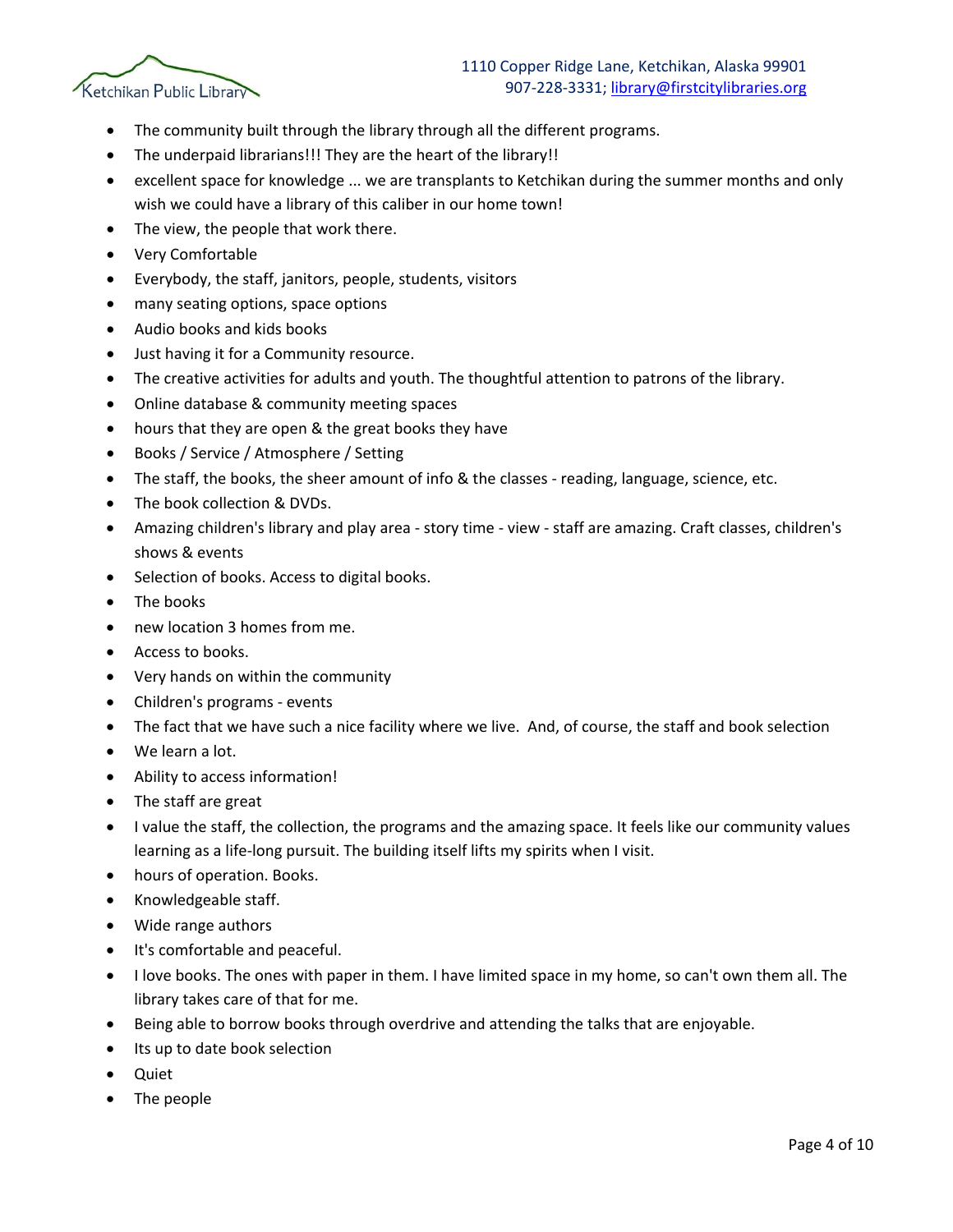

- I always get great help
- \*Books\* in a beautiful space
- Everything
- Everything! Friendly, helpful staff, beautiful environment, clean, roomy, easy to find materials and see everything
- Having a library in our community. Some communities do not have libraries. They are a important piece of our community.
- The staff
- DVDs, Yoga Class
- Music CD's, audio books, magazines, internet, movies
- there books
- It is a good place to spend time with my daughter
- Provides free services to the entire community. (we all help pay) Allows those who can't afford books, DVD's, internet, etc., access to services.
- The facility, staff & access
- The access to books / more
- Reading the variety of newspapers & relaxing in the nice atmosphere with an awesome view!
- It's gorgeous, comfortable. Love the fireplace
- grateful to have
- Search and internet
- the days & times its open
- The selection of craft books and vegetarian books. Like that I can find a great variety of the current information specifically on quilting and plant based, disease reversing diets.
- It's an amazing space, inspiring, my son and I come pretty much once a week. It is comfortable, smart, with a great cookbook collection,
- Availability of books I want and ability to get them through inter-library loan or request new titles
- The wide variety of new books
- Love thee travel section
- Interesting materials and accessible hours.
- It's my library a resourceful, quiet, beautiful place
- Access and ease of finding materials
- Access to information; books. It's a welcoming, comfortable space to use for all ages.
- Beautiful new building; variety of books, community programs, staff!!!
- staff and kids programs. community involvement
- Fabulous! The diversity and richness of culture. Selection of media & quality service.
- View, quiet, staff SOOO kind & helpful & patient.
- the comfort and quiet
- That it exists.
- A beautiful place to visit, with bright, wide aisles, a great view and a wealth of wonderful books & magazines.
- Access to information. 2. Books. 3. Environment (including scenery)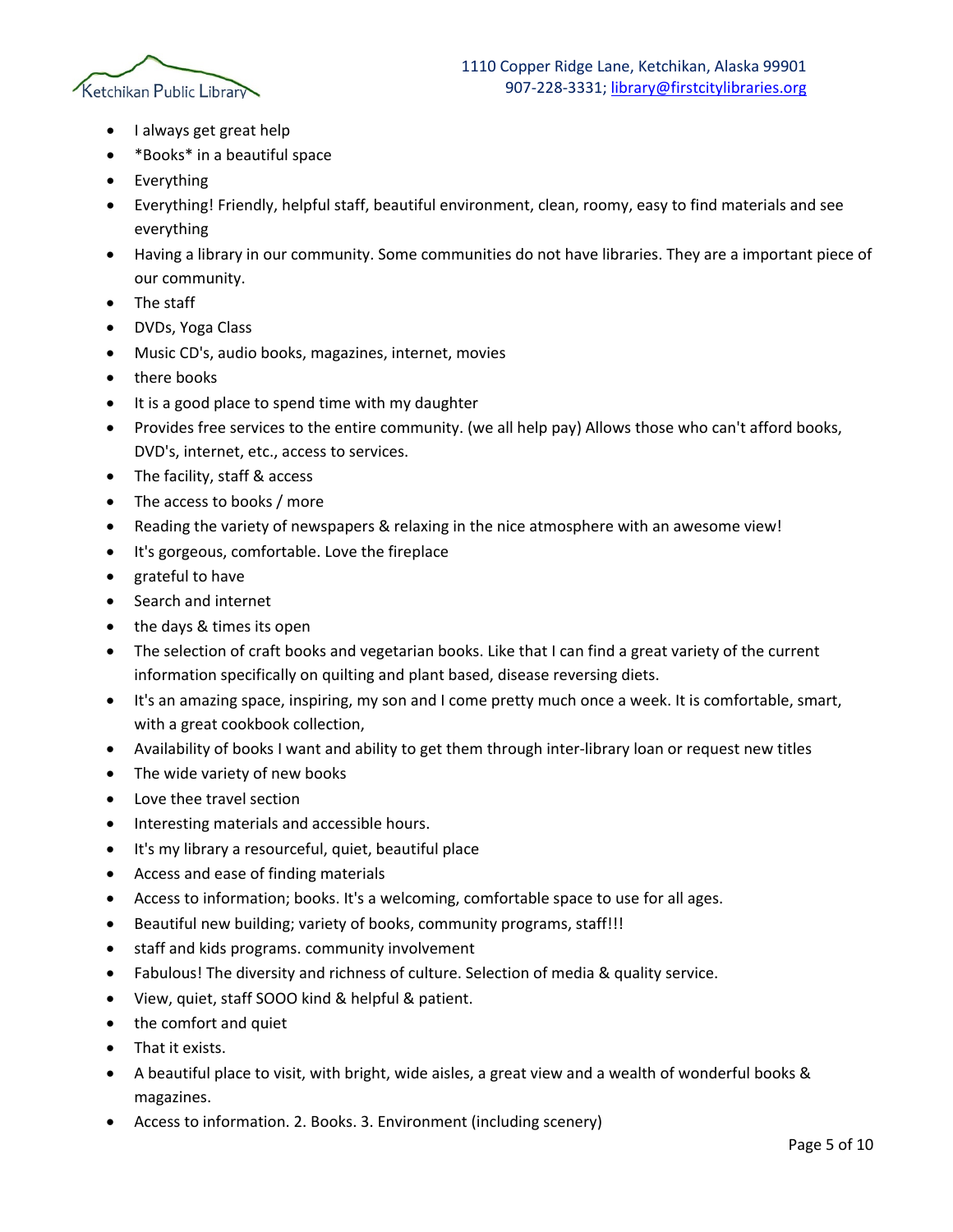

- The staff = personable, curious (to solve problems/guide in research), smart. Our Librarians = Rich Resource. They are the best!
- Loves: Kid's section, inventive adult programs (Adore Seed Xchange and Flower Show), awesome kids programs, super librarians who are always excited to see my kids and me, great cookbook section
- the staff Lisa Pearson!
- That we have a well functioning monument to literacy and lifelong learning.
- The helpful staff, the light & open spaces
- staff creative energy & dedication exhibited by staff, children's space, view, books
- My family loves it here. we try to participate in many events. love the reading programs in the summer
- New books, programs
- My husband loves the e-books, I love the large print & video & magazine loans.
- I value everything, particularly a staff who listens :)
- Books to hold onto
- You guys do a great job!
- The atmosphere
- The Location and Building
- the investment in the community at large.
- Access and the space
- I love the peaceful environment where I can read a book alone or with my children.
- The beautiful setting with wonderful staff and books! Inviting environment that is totally brag-worthy!
- Programs for kids, like babytime, storytime, teen events; great diverse collection, and a gorgeous space to hang out.
- The meeting spaces and tables within the library.
- Brings community together, books get us there but then it's about so much more :)
- That we have one and it is open to everyone. Libraries used to be the jewel of a community. A town's library told the world that its citizens valued literacy and life long learning, and that they wanted to reflect those values. I wish more of our elected officials understood that today.
- The amazing variety of books, the physical beauty of the space, at any time many different members of the community are using library in different ways: clubs, reading, on computers its amazing
- New release fiction.
- Children's programs that they put on they are always a lot of fun and put together very well
- Everything
- Quiet, beautiful setting to study
- Books available for research
- The wonderful staff, the children's programs, the community programs (ballet, puppet theater, etc.), the art and architecture of the building.
- Peace and quiet.
- Sunday afternoon hours are so nice Thanks!
- That it continues to be a positive place in the community.
- I appreciate the kindness of the staff answering questions. I love the comfortable chairs to read. I dozed off one time and nobody woke me up to make me leave. I am glad the library is beautiful and clean.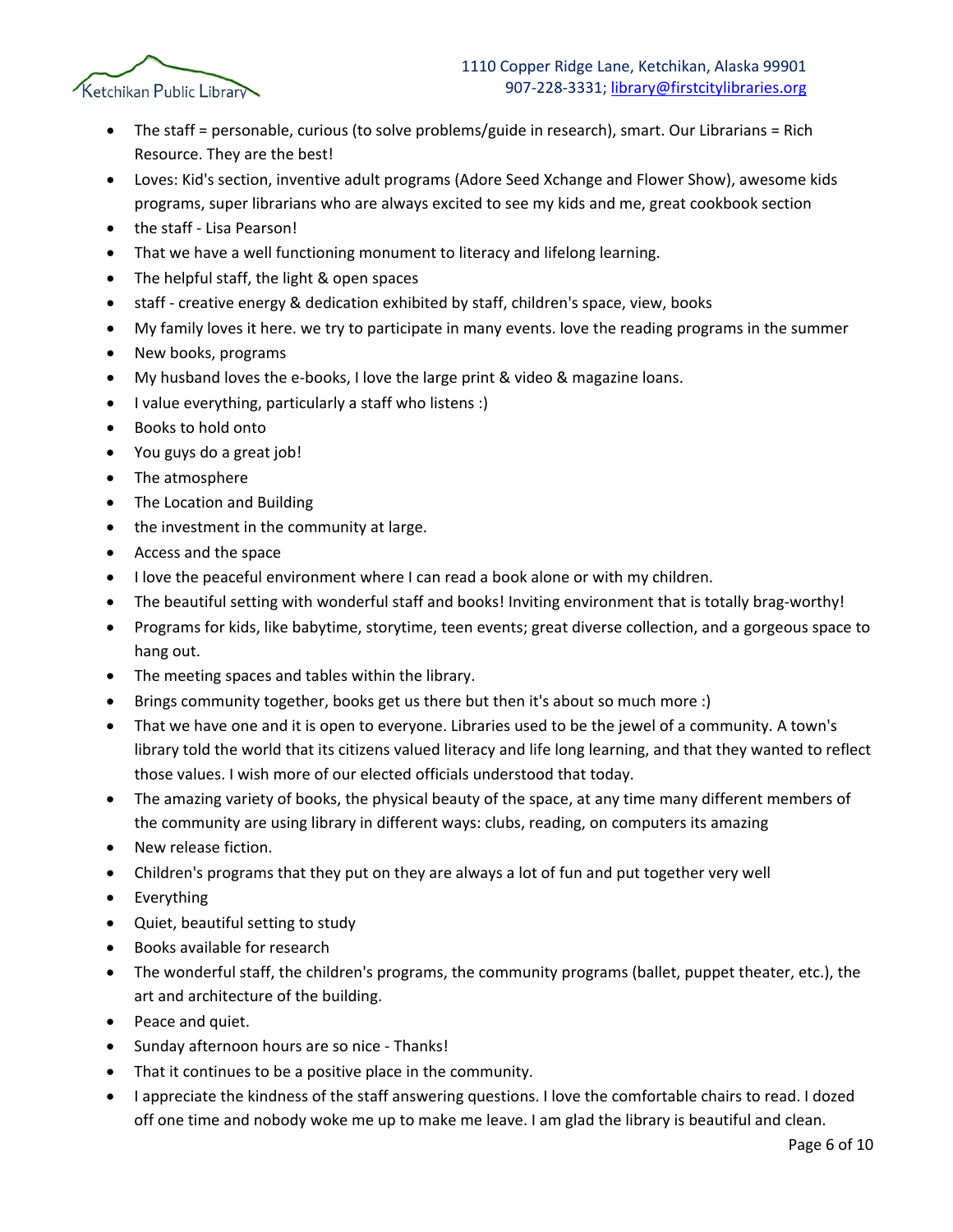

- easy access
- Audio books & movies
- It's here.
- The book selection and children's story times
- Love the space, helpful staff, interesting programs, good selection of books. The space is great. I used to use the library 3x every week, now less in new location.
- It's here and easily accessible and the view is great.
- Selection of biographies and magazines
- Books, physical facility & setting so beautiful. Free services so nice for families & those with limited income.
- The wonderful staff and programs.
- computers, word processor, interlibrary loan
- So many things Children's Library & programs wonderful! The staff all delightful! Thanks! The variety of services, internet, interlibrary loan, the view, the books, the artwork - awesome!
- A peaceful place of learning with extensive diverse resources. A vital part of our community with creative, energetic leadership.
- The library is one of the most comfortable buildings in Ketchikan. I love it, and go there often to read, research, relax and enjoy its quietness.
- I use the Library to get rec reading books.
- The hours that it is open The beauty of the art. The fireplace. As a senior citizen widow it is a retreat from my condo - where I can see beauty of mountains, read a book, story, visit, learn
- Outreach Librarian & programs for families.
- Source of books Beauty of bldg and site.
- Having one
- the open spaces & the views
- Book selection
- Can purchase books for 50 c. or \$1.00
- The fact that we have one & it has great hours! Thank you!
- Hands-on access to books & magazines, and staff putting away a stack of my prospective books when I have selected the ones that I want.
- The book and newspaper selection would it be possible to have more national newspapers available? N.Y. Times, Washington Post, USA Today?
- It's Zen ('would use more' next to Location on the other side of the page)
- Quiet and a place to catch up on the latest knowledge by magazines and books.
- I love the great source of new books fiction & non-fiction. But also I think it is wonderful how the library has become a meeting place for all kinds of people and ideas.
- Access to information (books, internet, public meetings) regardless of income. Basic community infrastructure to attract people and businesses to the community.
- Easy access friendly staff
- Book talks great! Yoga
- Beautiful well kept building. Staff do good job of keeping it quiet.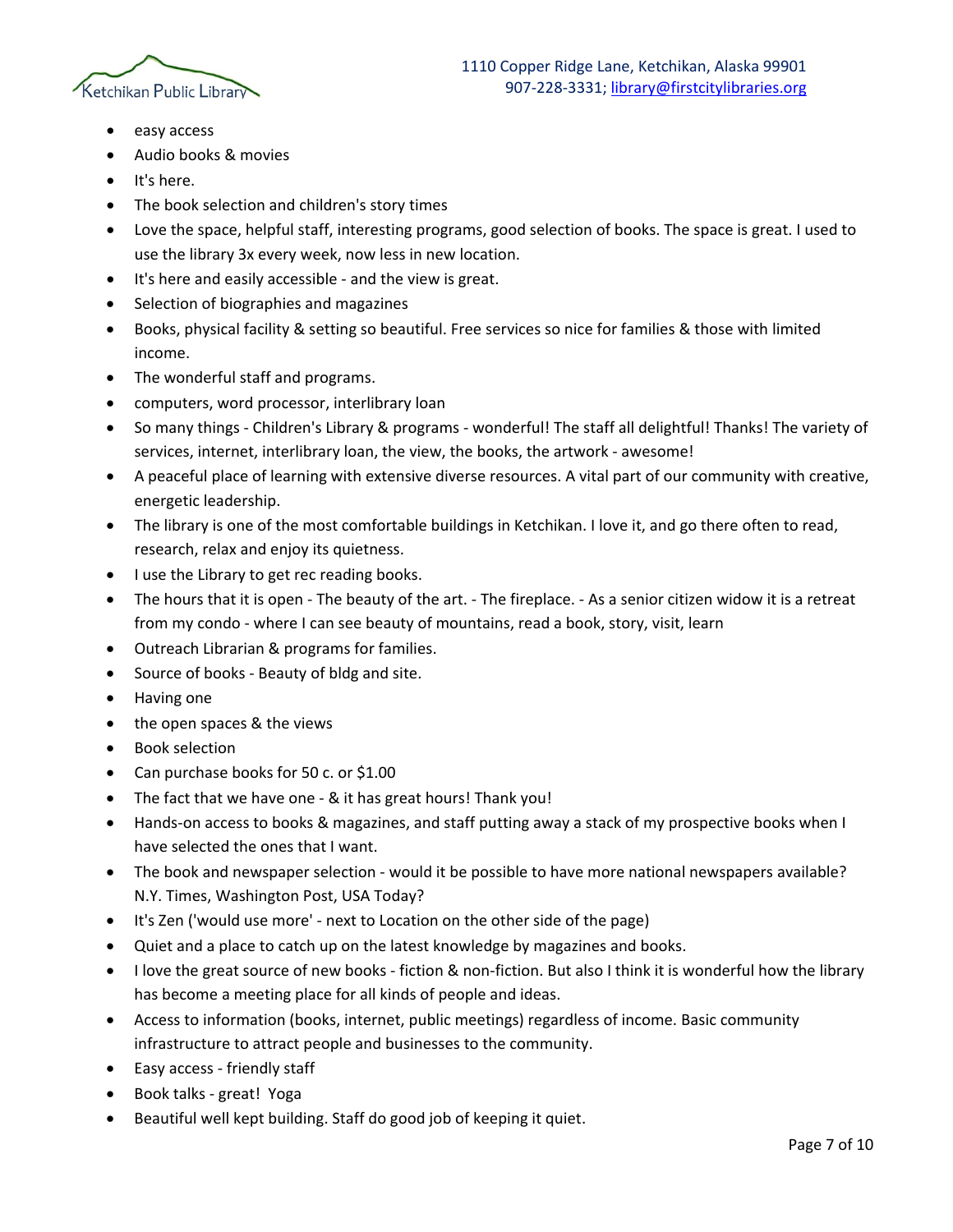

- The wonderful staff, the aesthetics, accessibility in locale and hours the positive approach to everything
- Books, Books!
- Variety of books & programs. Meeting space, large print books = good selection
- Easy access, friendly service, excellent comfortable space.
- The library offers many opportunities for people of all ages. It is and should remain "the hub" of our city. Thank you!
- The view and comfort for reading
- The availability and times, friendly staff and so much more!
- All that I've marked above
- **Movie**
- staff and services
- Native American (Alaskan) books.
- all the above. one of the best libraries I have been in.
- Ability to get books through library loan
- Central location and full range of services.
- its openness to the community
- variety of books, and willingness to order special books
- The resources available
- The \*books\*, of course, and the beauty of the facility. The Children's section & librarian are super.
- Very friendly services!
- Available
- atmosphere is calm & relaxing. Love the way it is laid out. Very nice staff!
- Books
- That our community values it so much that we were able to build that amazing new building! Books, DVDs, talking books, magazines - great collection & great hours - love that Sunday afternoon!
- The knowledgeable staff.
- Services offered are important to the community, our library is fantastic!!
- Good view
- Wifi & computer-internet access
- The diverse collection of books and the programs for my grandchildren
- Books and top notch staff
- That it is for the entire community to use--and rooms are all open depending on use and availability. I have been able to work quietly as well as tutor in the study rooms. Thankful for that. Like to read while I look at the mountains too. Well not at the same time. :)
- Always helpful! I believe they can solve almost any problem. Calm, restful, inviting environment for all ages.
- just having it, and the customer service
- Customer service and range of products
- ... ability to order books from libraries around the state ... Wonderful author programs ... availability for community to use meeting spaces.
- Excellent architecture. Art installations. Periodicals. Comfortable sitting areas. Wi-fi. Conference rooms.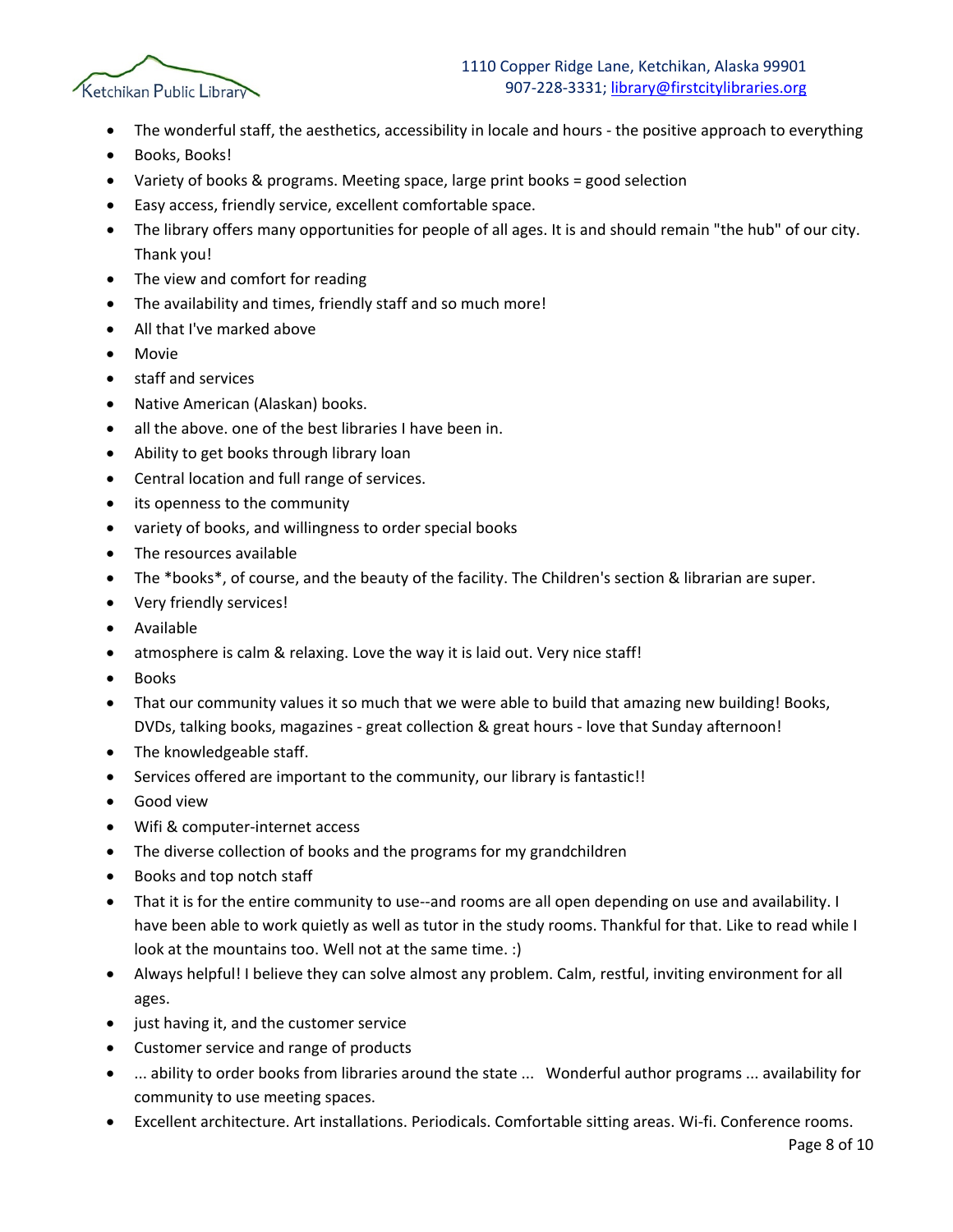

- Being able to come and have a great selection of books of all kinds.
- The staff / the beautiful facility / range of materials / opportunities for students to experience employment
- ListenAlaska and audio-books/playaways. Children's programs (storyhour grandkids). Holiday and crafting/instructional books/magazines (especially Backyard Poultry, all Christmas magazines, gardening & stonework, etc. Books, cookbooks on occasion ...) \*I always bring out-of-town guests to our library - they love the artwork (& your pamphlet) esp. "The Tree." :-)
- Availability good reading material
- the art work is exceptional
- access to books, movies & info for free. Libraries are great social equalizers, allowing people with less money to access information & educate themselves.
- recently using the spot beacon program most good for public safety.
- Books newspapers
- Employee help (great!) & outreach librarian
- Audio books, large print books
- The convenience when I need to check out a book or look up something
- I couldn't vote yay or nay on the library election, \*but\* I can pay taxes for it!
- Shelving isn't too high. A great place for families. I love the section for children.
- Children's programs
- Everything things I most frequently & vastly appreciate = 1. Online digital library. 2. Interlibrary loan. 3. Computer access. 4. Actual items for checkout.
- Open comfortable space Great view. Friendly staff. Great selection of magazines, newspapers & books.
- Friendly service
- Most often I can find books that I believe are of value to read.
- A steady supply of good books!
- It's here & accessible lots of books, CD's, views
- Books / Ambience / Help of Librarians / \*Art\* / Mtg Rooms
- Need help downloading audio books to my phone. No one seems to want to help me do that. I am older & not technological.
- For the size of our town, I think the book collection is excellent. Also, it is a wonderful place to just sit & read and the staff are always kind & very helpful.
- Helpful staff & downloading books
- Viewing, books, DVD
- Book Sales.
- Welcoming, helpful staff --
- The beauty atmosphere art programs for the community friendly, helpful staff
- Availability
- checking out free books!
- Such a great community resource
- Good array of material. Relevant to area.
- good up to date fiction